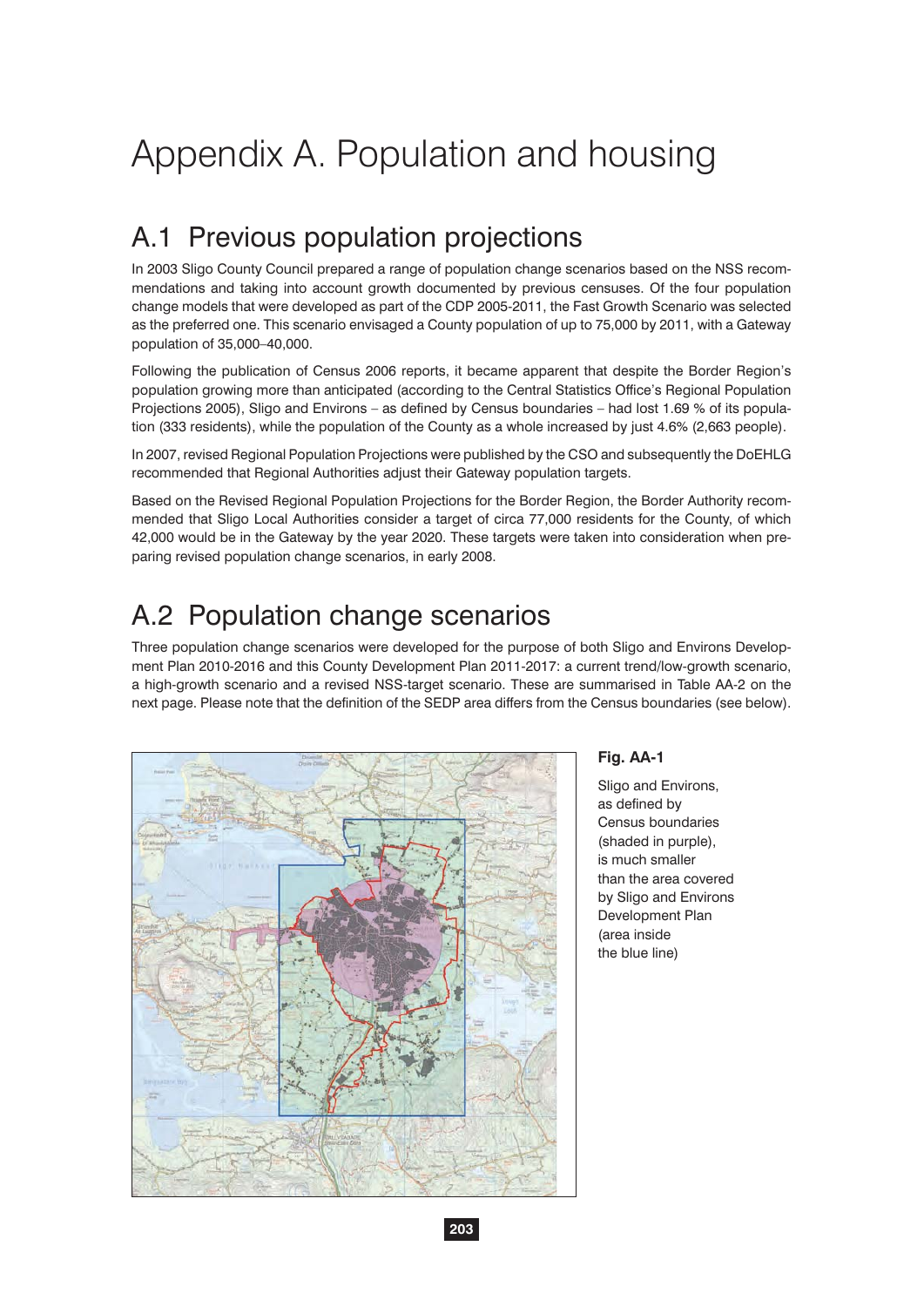| <b>Scenarios - main assumptions</b>                                                                                                                                                                                                                                                                                                                                                | <b>Total County</b><br>population<br>(60,894 in 2006<br>Census) |        | Gateway*<br>population<br>(24,755 in 2006<br>- estimate) |        | <b>Rest of County</b><br>population<br>(36,139 in 2006)<br>- estimate) |        |
|------------------------------------------------------------------------------------------------------------------------------------------------------------------------------------------------------------------------------------------------------------------------------------------------------------------------------------------------------------------------------------|-----------------------------------------------------------------|--------|----------------------------------------------------------|--------|------------------------------------------------------------------------|--------|
|                                                                                                                                                                                                                                                                                                                                                                                    | 2017                                                            | 2020   | 2017                                                     | 2020   | 2017                                                                   | 2020   |
| Low-growth scenario<br>This scenario is based on the recent perform-<br>ance of the housing market, which is consid-<br>ered a reasonable indicator of the general eco-<br>nomic trend.                                                                                                                                                                                            | 68,943                                                          | 71,341 | 30,229                                                   | 31,921 | 38,714                                                                 | 39,420 |
| High-growth scenario (preferred<br>scenario)<br>The scenario assumes improved socio-eco-<br>nomic conditions and subsequent higher<br>population growth attaining the NSS target for<br>the County, distributed in a balanced manner<br>between Gateway, key support towns, satel-<br>lites and settlements with special functions, in<br>accordance with the Settlement Strategy. | 73,835                                                          | 76,909 | 33.947                                                   | 37,000 | 39,888                                                                 | 39,909 |
| <b>Revised NSS-target scenario</b><br>This scenario assumes that both County and<br>Gateway population targets will be achieved<br>by 2020, with growth strongly concentrated in<br>the Gateway and population declining in rural<br>County areas.                                                                                                                                 | 73,835                                                          | 76,909 | 39,554                                                   | 42,236 | 34,281                                                                 | 34,673 |

### **Table AA-2. Summary of population change scenarios for Sligo City and County to the years 2017 and 2020**

\* The estimate and associated projections relate to the population of the larger area covered by the Sligo and Environs Development Plan 2010-2016 (SEDP) and defined as Gateway area in the SEDP. The estimate does not represent the population of Sligo and Environs as defined by Census boundaries (essentially Sligo Borough and minor extensions into the County Council area).

## A.3 Selecting a population change scenario

It is evident from Table 3.F that:

- a. the Low-Growth scenario would attain neither the Gateway nor the County revised NSS population targets of 42,000 and 77,000 respectively.
- b. simultaneous attainment of both Gateway and County revised NSS population targets (as in the Revised NSS-target Scenario) would involve a substantial depopulation of rural areas.

Therefore, the High-Growth Scenario is the preferred growth model, as it proposes balance between Gateway and the rest of the County. The SEDP 2010-2016 was prepared and adoopted on the basis of this scenario. In the interest of consistency, the same scenario has been employed in the preparation of the CDP 2011-2017.

Regardless of what scenario is selected, the key driver of Sligo City's population increase is the extent of net migration into the Gateway, which in turn is dependent mainly on business development and job creation, supported by local entrepreneurship and investment in physical and social infrastructure.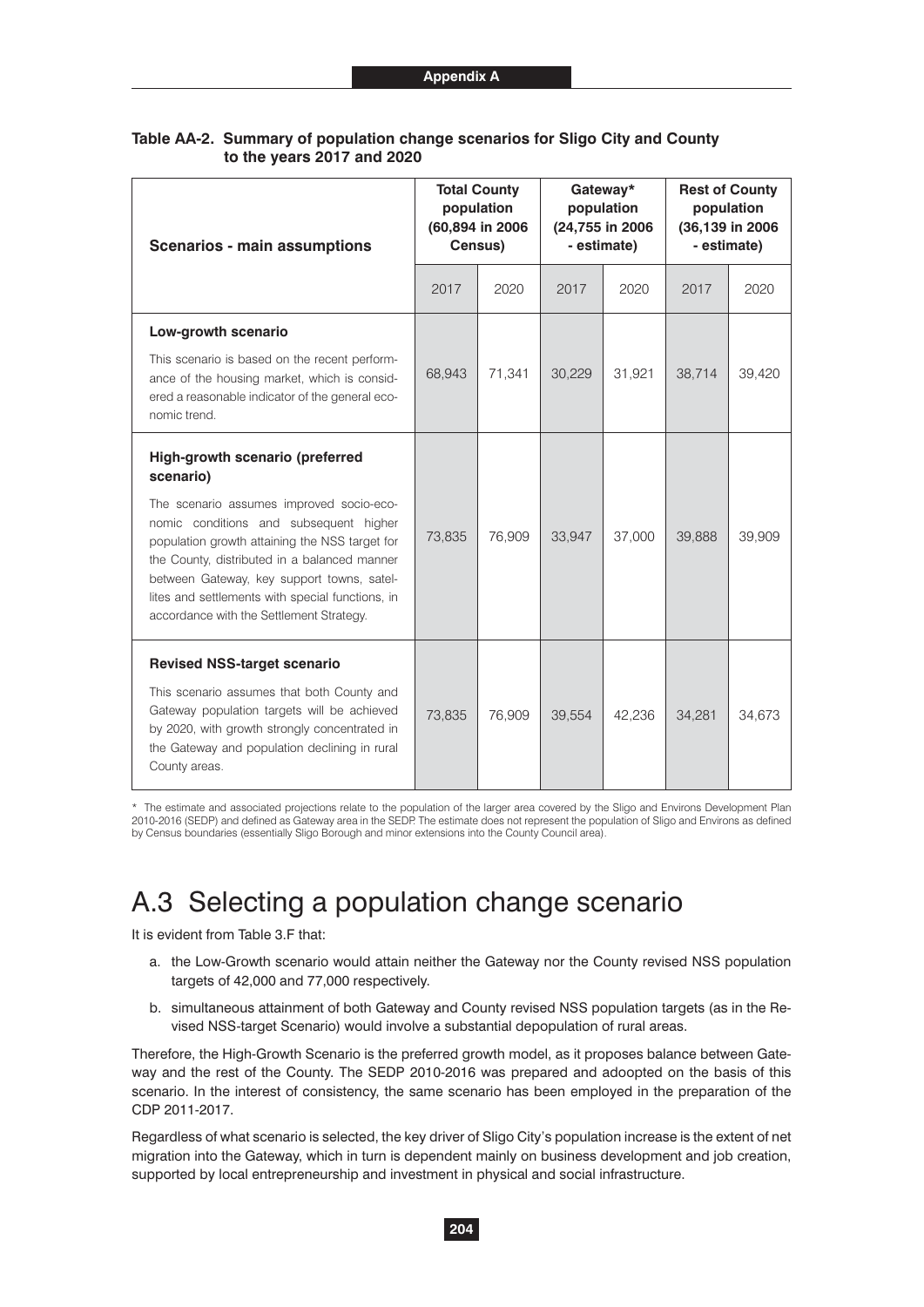### A.4 Compliance with national projections and regional population targets

In April 2008, the Central Statistics Office issued national population projections (Population and Labour Force Projections 2011-2041), which were followed in December 2008 by regional projections. On the 5th of January 2009, the DoEHLG issued National Population Projections and Regional Population Targets 2010-2022 (see Table below), recommending that these targets be incorporated into the review of Regional Planning Guidelines and subsequently into County Development Plans.

| Table AA-3. Border Regional Population Targets 2010, 2016 and 2022 |  |  |
|--------------------------------------------------------------------|--|--|
|                                                                    |  |  |

|                                               | 2008    | 2010    | 2016    | 2022 (low / high range) |
|-----------------------------------------------|---------|---------|---------|-------------------------|
| <b>Border Region</b><br>population<br>targets | 492,500 | 511,000 | 552.700 | 595,000 - 611,400       |

Source: National Population Projections and Regional Population Targets 2010-2022, DoEHLG January 2009

Based on the DoEHLG's population projections and recommendations, the Border Regional Planning Guidelines, adopted in September 2010, set out "population targets" (i.e. allocations) for the years 2016 and 2022 for each county in the Border Region, as well as for each NSS Gateway, Hub and regionallyimportant town.

The targets for County Sligo are presented in Table AA-4 below, in parallel with the figures resulting from the preferred, High-Growth Scenario adopted by both Sligo Development Plans.

### **Table AA-4. Comparison between RPG population targets and the High-Growth Scenario estimates for County Sligo**

| <b>Scenario</b>                                     | 2006            | Target 2016 | <b>Target 2020/2022</b> |  |
|-----------------------------------------------------|-----------------|-------------|-------------------------|--|
| <b>RPG-defined population targets</b>               | 60,894 (Census) | 71.851      | 77.350<br>(in 2022)     |  |
| <b>High-Growth Scenario</b><br>population estimates | 60,894 (Census) | 72.838      | 76.909<br>(in 2020)     |  |

For the County, it is evident from the above figures that the adopted High-Growth Scenario anticipates a higher population in 2016 than the minimum RPG target, while the figure for 2020 is on course for attaining the 2022 RPG target.

It is considered that the High-Growth Scenario adopted in both the SEDP and this County Development might prove too optimistic, given the prevailing economic conditions. The difference of under 1,000 is not considered significant, therefore the Plan is essentially compliant with the population targets set out in the RPGs.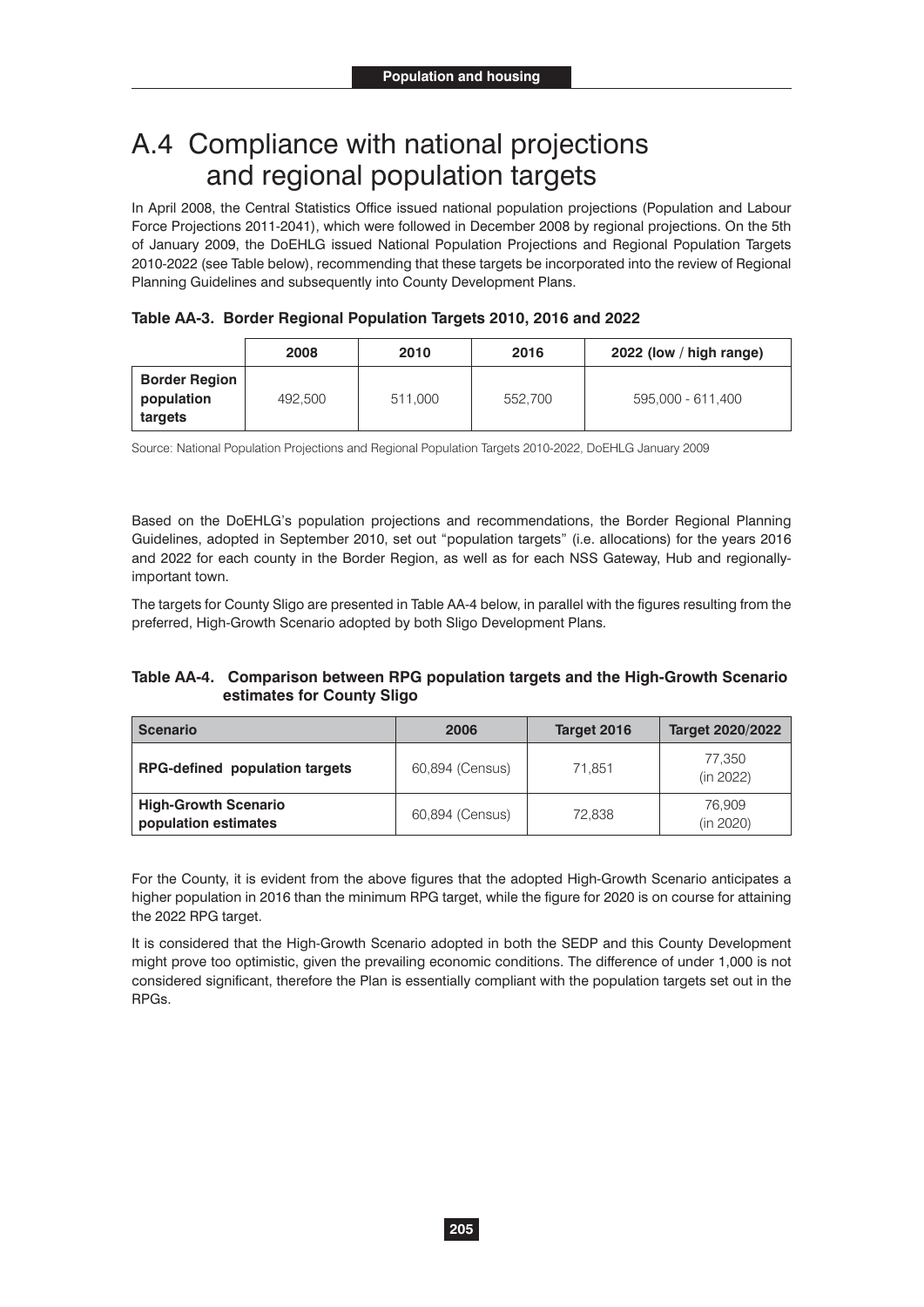### A.5 Future population distribution

The Joint Housing Strategy adopted in 2009 by Sligo local authorities as part of the Sligo and Environs Development Plan outlined the broad distribution of population in the County settlements as shown in Table AA-5 below.

| <b>Settlement category</b><br>or area | <b>Population</b><br><b>2002 (Census)</b> | <b>Population</b><br><b>2006 (Census)</b> | <b>Population 2010</b><br>(projection) | <b>Population 2017</b><br>(projection) |
|---------------------------------------|-------------------------------------------|-------------------------------------------|----------------------------------------|----------------------------------------|
| Gateway                               | 25.247                                    | 24,755                                    | 27.767                                 | 33.947                                 |
| Satellites*                           | 3.473                                     | 4.531                                     | 5.011                                  | 5,976                                  |
| Key Support Towns                     | 2.820                                     | 3.479                                     | 3.891                                  | 4.732                                  |
| Other settlements**                   | 1.953                                     | 2.827                                     | 3.012                                  | 3,365                                  |
| Rural areas***                        | 24.707                                    | 25,302                                    | 25.622                                 | 25.774                                 |
| County total                          | 58,200                                    | 60,894                                    | 65,322                                 | 73,835                                 |

#### **Table AA-5. Housing Strategy 2010-2017 - summary of past and envisaged population distribution in County Sligo**

\* Satellites considered in the Housing Strategy were: Grange, Rosses Point, Strandhill, Ballysadare and Collooney.

\*\* Other settlements considered in the Housing Strategy were: Easkey, Mullaghmore, Coolaney, Bellaghy, Rathcormack, Ballintogher, Ballygawley, Carney, Drumcliff, Calry, Ransboro.

\*\*\* Rural areas considered in the Housing Strategy included not just population residing in one-off rural housing, but also the population of the villages not listed in the settlement hierarchy of the CDP 2005-2011, i.e. Aclare, Ballincar, Ballinacarrow, Ballinafad, Banada, Bunnannadden, Castlebaldwin, Cliffony, Cloonacool, Culfadda, Curry, Dromore West, Geevagh, Gorteen, Monasteraden, Riverstown, Tourlestrane.

The Settlement Structure of this CDP allocates future population growth to the County's settlements generally in accordance with the Housing Strategy 2011-2017. However, certain adjustments had to be made to take account of village population estimates for 2010 (which were based on a survey of the number of occupied housing units).

Furthermore, the villages sustaining rural communities now have specific recommended population levels and are no longer included in "rural areas" in terms of population figures.

The table AA-6 below is a copy of Table 3.E in Section 3.3. It shows the adjusted population distribution between different settlement categories in the County.

| Settlement category or area           | <b>Population 2002</b> | <b>Population 2006</b> | <b>Population 2017</b> |  |
|---------------------------------------|------------------------|------------------------|------------------------|--|
| Gateway                               | 25,247                 | 24,755                 | 33,947                 |  |
| <b>Principal Satellites</b>           | 3,473                  | 4,531                  | 6,250                  |  |
| <b>Secondary Satellites</b>           | n/a                    | n/a                    | 2,110                  |  |
| Key Support Towns                     | 2.820                  | 3.479                  | 4.700                  |  |
| Villages supporting rural communities | n/a                    | n/a                    | 4,090                  |  |
| Rural areas                           | n/a                    | n/a                    | 22,738                 |  |
| County total                          | 58,200                 | 60,894                 | 73,835                 |  |

#### **Table AA-6. Summary of past and envisaged population distribution in County Sligo: Census 2002 and 2006, projections/allocations for 2017**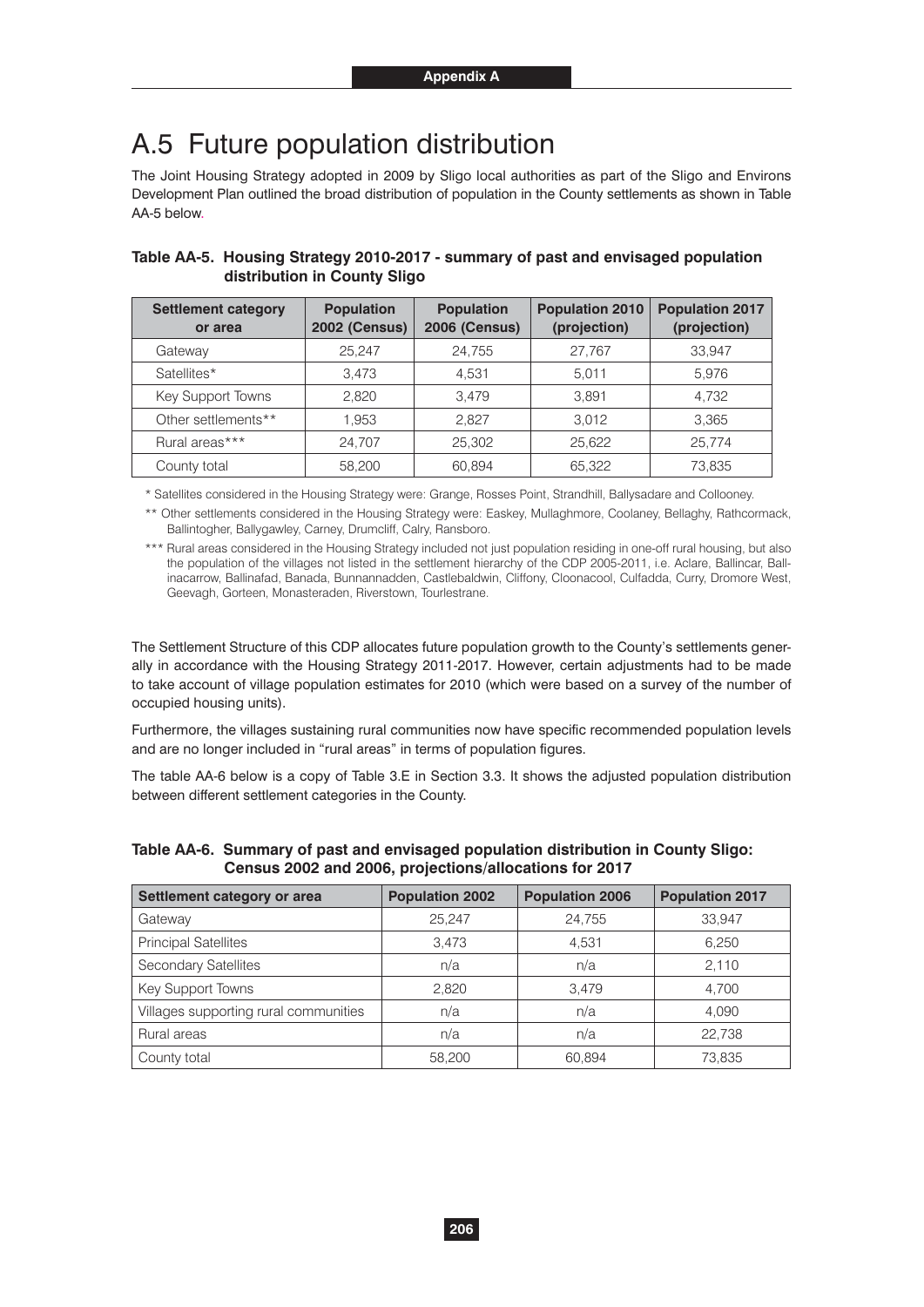## A.6 The impact of residential vacancy on Sligo settlements

Data from the 2006 Census indicates that 23% of all dwellings in County Sligo were vacant in April of that year. This data was made available at county level, with the only breakdown given by broad type of dwelling (see Table AA-8 overleaf). At the time of adopting this Plan, no data was available from the 2011 Census.



**Fig. AA-7 Vacant housing estates in Ireland, 2009**